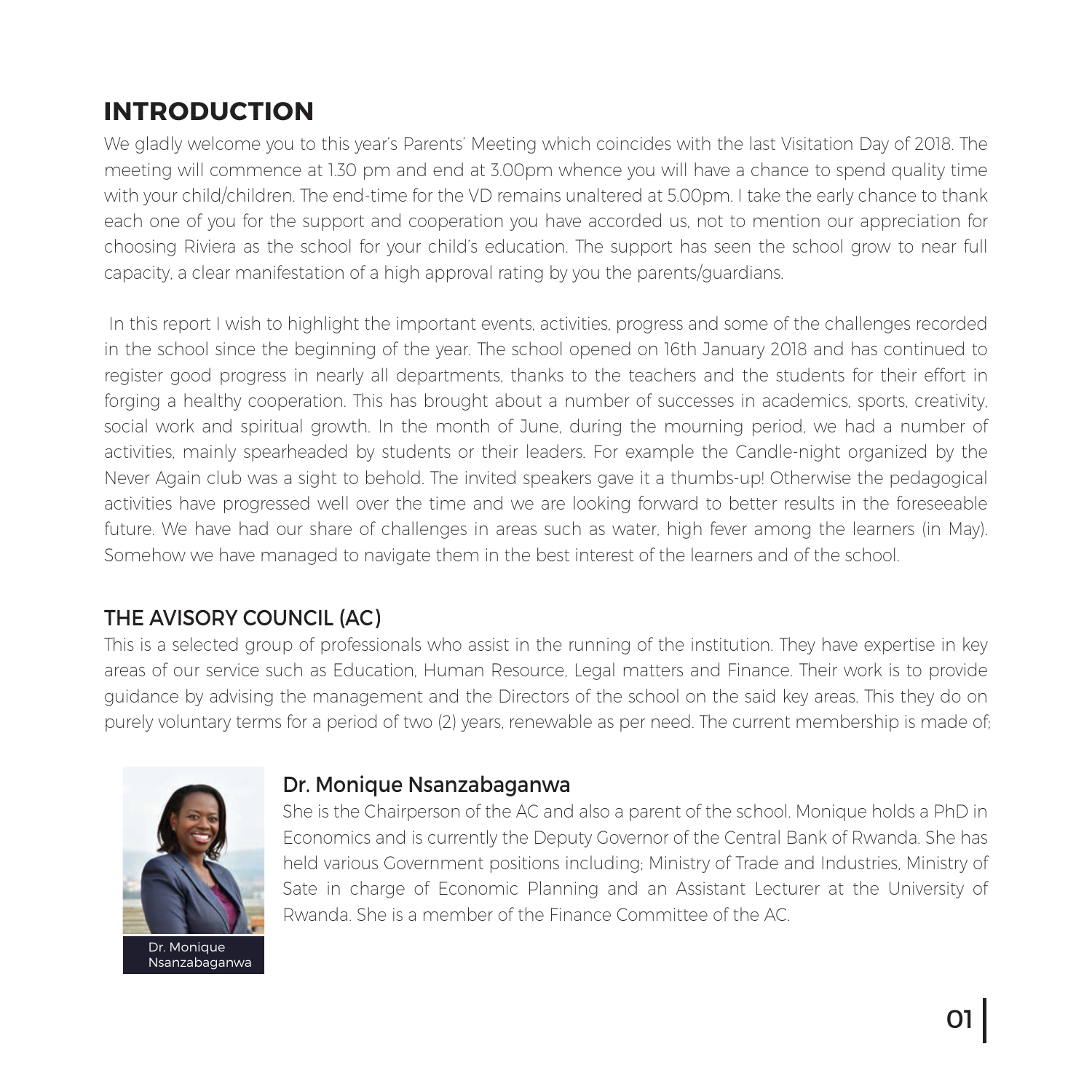

Prof. Silas Lwakabamba

#### Prof. Silas Lwakabamba

Prof, as he is commonly referred, has vast experience in the field of education. He holds a PhD in Mechanical Engineering and has held a number of management positions in both public and private universities. He was a Vice Chancellor of the National University of Rwanda, Kigali Institute of Science and Technology and University of Kibungo. Prof. has served in the Government as the Minister of Infrastructure and the Minister of Education. He was a member of the inaugural Advisory Council of the school and is currently the Chair of the Academics Committee of the AC.



Prof. Nkusi Laurent

#### Prof. Nkusi Laurent

He is a Linguist by profession, with a PhD in Human Art and Social Sciences. He taught at the University of Rwanda from 1976 to 2000. He was a member of the Cabinet as the Minister of Land, Environment and Settlement from 2000 – 2003 and Minister of Information in the office of the Prime Minister from 2003 – 2008. He is the Chair of the Welfare Committee of the AC



Mr. Rumaragishyika Dieudonne

#### Mr. Rumaragishyika Dieudonne

He is an accomplished finance specialist with a bias (a Bachelors Degree) in Accounting and Management. Dieudone has worked with insurance, Banking, Telecommunication and Petroleum companies. He is a parent of the school and the Chair of the Finance Committee of the AC.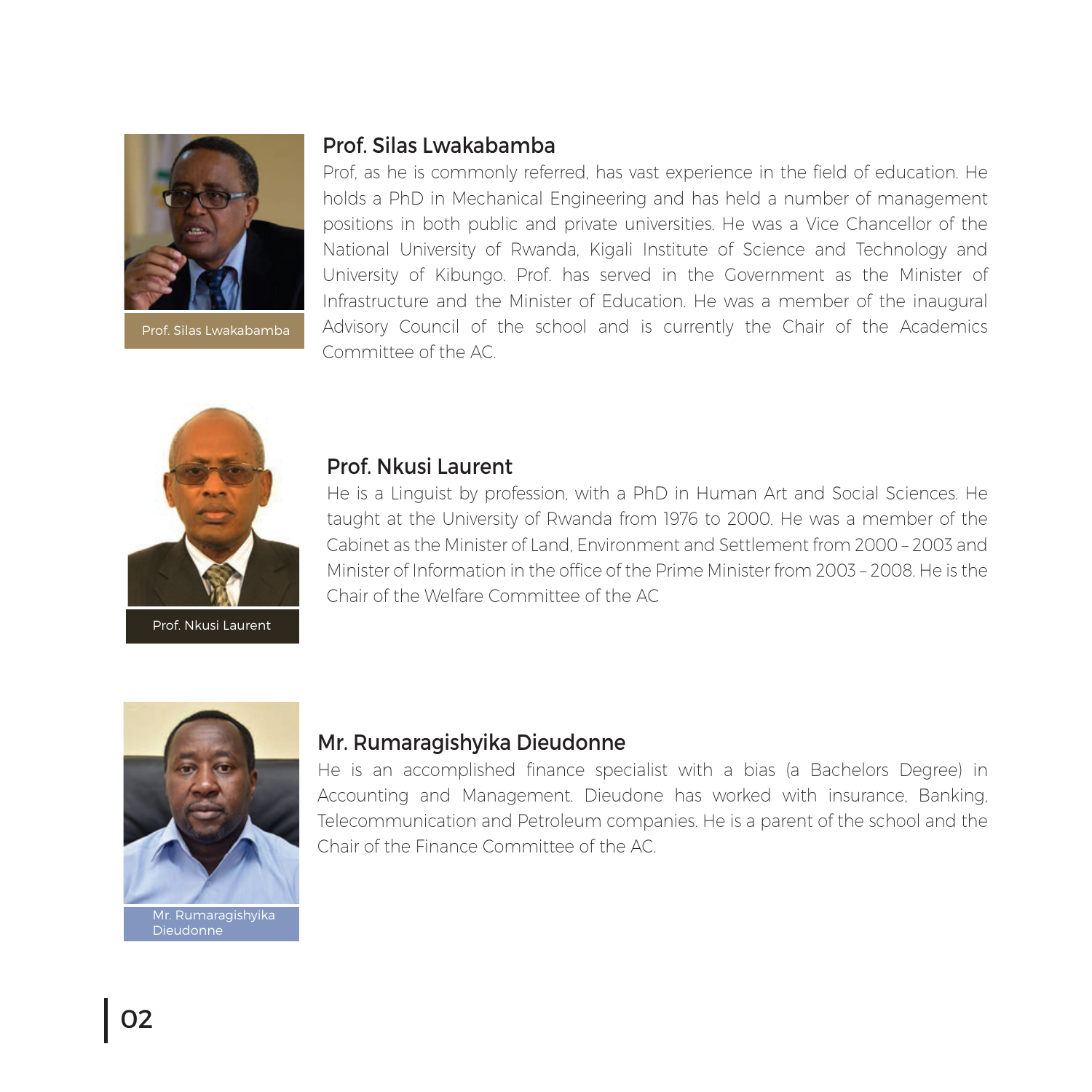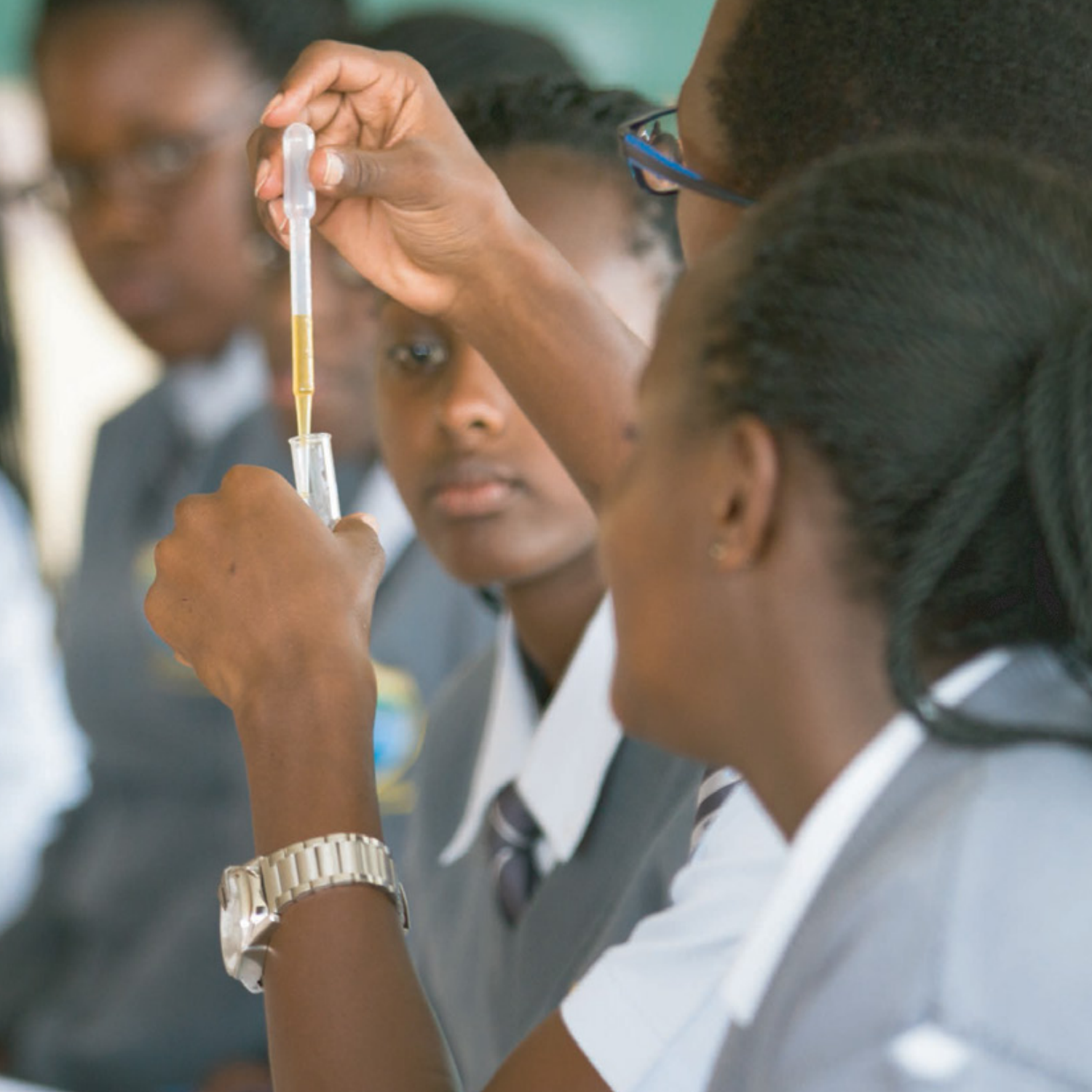# **ACADEMICS DEPARTMENT**

## Examination Results 2017, O-Level and Cambridge

As you may have seen in an earlier analysis, the results were a great improvement compared to the previous year, especially the REB O-level. The Cambridge also registered remarkable improvement particularly in the IGCSE and the Checkpoint. In the REB O-Level exams, we had 100% pass rate with 85% of students achieving Division I & II while 15% attained Division III & IV. Abdulkarim Mugisha was our best student in these exams and he was also among the top 10 students countrywide. Our best three were Abdulkarim Mugisha, Murenzi Frank and Kalisa Honore who all scored 8 in 8. The three have since moved onto A-Level, on full scholarship, confident of their choice of subjects.In the Cambridge O-Level, we had 67% pass rate in grades A\* to C. This implies that our students are able to move onto post IGCSE programmes of their choice. Our A-Level Cambridge had 61% pass rate of grades A\* to C and most of the students in this group have attained university admissions worldwide.

### The A-level Results 2017

We are proud of our A-level candidates of 2017! They have posted us on the national scoreboard by posting six top performers, meaning six of them scored the maximum mark of 73. Again two of them, Natacha Ursule and Umulisa Sonia, were in the top ten nationally. Here below are the great performers of that year.

| <b>Name</b>               | Gender | Combination | Grade | <b>Points</b> |
|---------------------------|--------|-------------|-------|---------------|
| TETA BELISE KUNDA         | F      | PCM/Ent     | AAA/A | 73            |
| <b>MAYANI EMANUEL</b>     | М      | PCM/Ent     | AAA/A | 73            |
| MAKUZA ELIA               | М      | HEG/Ent     | AAA/A | 73            |
| NATACHA URSULE IREBE      | F      | HEG/Ent     | AAA/A | 73            |
| UMULISA SONIA             | F      | HEG/Ent     | AAA/A | 73            |
| MWESIGYE RUZINDANA EUGENE | M      | PCB/Ent     | AAA/A | 73            |
| MUTABAZI MARVELLA SANGWA  | F      | HEG/Ent     | AAB/A | 70            |
| NKURUNZIZA PATRICK        | M      | MPG/Ent     | BAA/A | 70            |
| <b>ISHIMWE JAMES</b>      | М      | MPC/Ent     | AAC/A | 67            |
| MBANJIMFURA HAMZA PRINCE  | М      | PCM/Ent     | AAB/B | 67            |
| KATUREBE C. STEVEN        | М      | HEG/Ent     | BAA/B | 67            |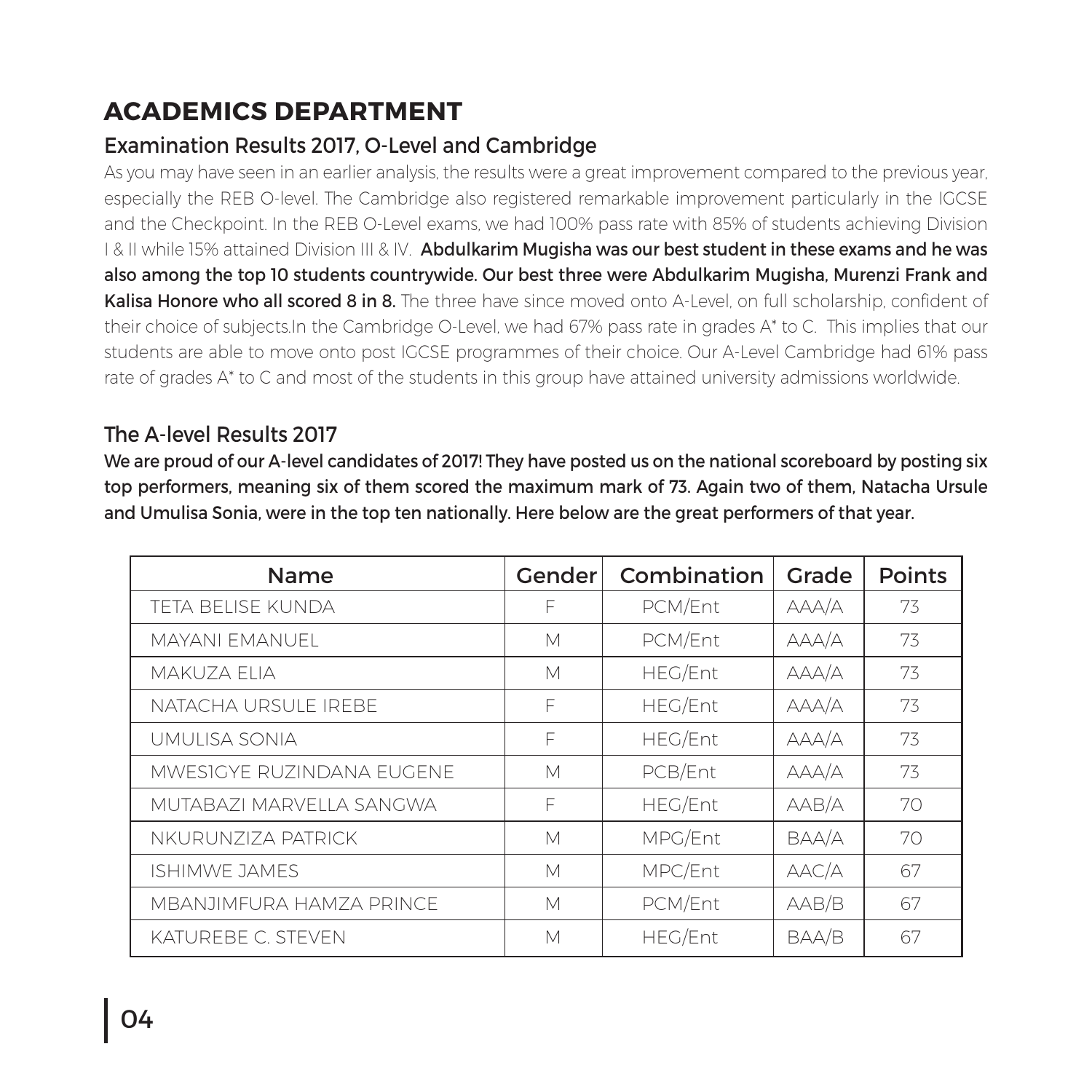## BTEC

This new program, which we communicated about in earlier documents, has picked up very well and is proceeding according to plan. The coordinator Mr. Dampson Mubangizi is doing a good job in driving it forward. He was in Nairobi early this year for a one-week training on the curriculum and came back with useful information, which he has shared with the other members of staff involved with the program. In the last VD they carried out a very successful Business Plan project, the proceeds of which were channeled to a program for the needy. If you wish to enroll your child in the program, Mr. Dampson Mubangizi, the program coordinator will be at hand to assist.

#### The Rwanda National Math Challenge (Hosted at Riviera High School)

We had the opportunity to host the inaugural event of the above challenge, which involved schools from across the nation, sponsored by Strathmore University. The event was very successful and it ended with the award of two scholarships for a boy and a girl. The two will take a course of their choice at Strathmore University. They were;

#### » Twiringiyimana Dodos - Riviera High School

#### » Irakoze Premice - Gashora Girls High School

The two have been awarded FULL SCHOLARSHIP at STRATHMORE UNIVERSITY! I met the parents of Dodos and Premice to shed more light on the scholarships. The challenge involved all classes of the National program (S1-S6) and there were prize awards for all categories. May God keep blessing RIVIERA

The current group of candidates for REB and the Cambridge are quite promising and we are not leaving anything to chance with regard to syllabus coverage and revision.

#### **Scholarships**

Every year Riviera High School awards scholarships to deserving students in the National curriculum (REB). A student must be outstanding in academic work and discipline for him/her to qualify. We therefore encourage Parents/Guardians with students or relatives who meet the requirements to register them with the school for the necessary evaluation. It is limited to four (4) students per class for Senior One (S1) and Senior Four (S4) classes only. Canvassing for a candidate is strictly forbidden. Once awarded at S1 or S4, the recipients continue with the scholarship to S3 or S6 respectively. The beneficiaries must maintain academic and discipline excellence to continue with the scholarship.

#### Teaching / Learning Programs

This is the lifeline of any learning institution and ours is not an exception. We have ensured an invigorated learning environment for the learner by making sure that teachers are close to the learners, give specialized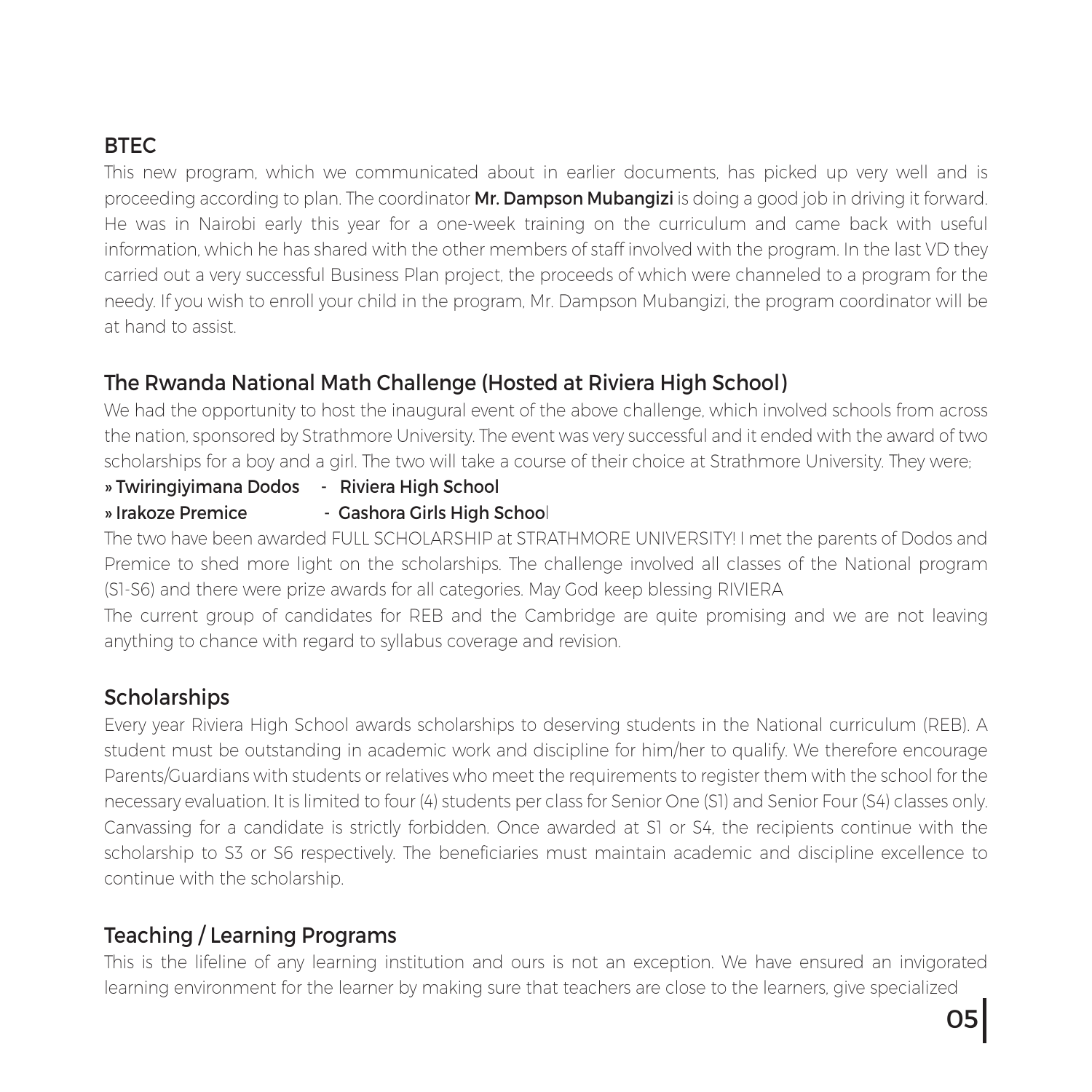attention where and when necessary, support the learners' creativity in and out class. For example in a week, we have two days of compulsory sport for all students. It has been designed in a way that fits all of them. The play field is increased to include all forms of games such as scrabble, badminton, monopoly, chess, table tennis etc, so the learner chooses what interests him/her most.

## Staff Appraisal

This is designed and structured in our system as a management tool, helping teachers to upgrade and improve on their delivery skills. Sometimes new members of staff view it with a bit of suspicion, effectively failing to appreciate its potential gains. But after taking them through the induction process and insets (internal training sessions) the results are great. They quickly embrace it and become its ardent drivers. The earlier cageyness that precedes the exercise disappears and is replaced with quests for its improvement. As managers we are not lost to the fact that if a teacher is found to be wanting through the appraisal process, the necessary action must be taken because that is the only way we can remain qualitative and relevant. I can confidently say that both the teachers and the learners have seen the gains of the program, in and out of class. This is the world order and it is incumbent upon the management to ensure its effectiveness.

#### Staff Changes

I wish to clear the air on this subject. Staff changes do occur from time to time and we handle such cases nearly all the time. Two major reasons occasion the same; one is when a person moves on along their career growth and the other is when a staff does not meet the expectations of an organization. As an institution charged with providing quality education, we must remain alive to the element of performances that fall below the set marks and expectations. We, like all other organizations, encourage staff growth and embrace change along those lines. So yes, we have had to discontinue some staff in accordance with our appraisal scheme, mentioned above, while some moved-on on career paths. What we must do, to the satisfaction of all the stake holders, is to ensure competitive replacement to improve or maintain quality delivery. I would like to confirm to you that this has been done and quality is assured. Quality control is a key requirement in all sectors of service and as management we must be held accountable for this to you parents/guardians.

#### Academic Targets

Our core business is teaching and learning and this year, we began by setting targets that would guide our wellbeing as a school. Our National and Cambridge results showed tremendous improvement and this was majorly due to the good practice we adopted in the teaching/learning program in the last academic year. The targets that we set for this year are nearly coming to term and in the interim period we have had constant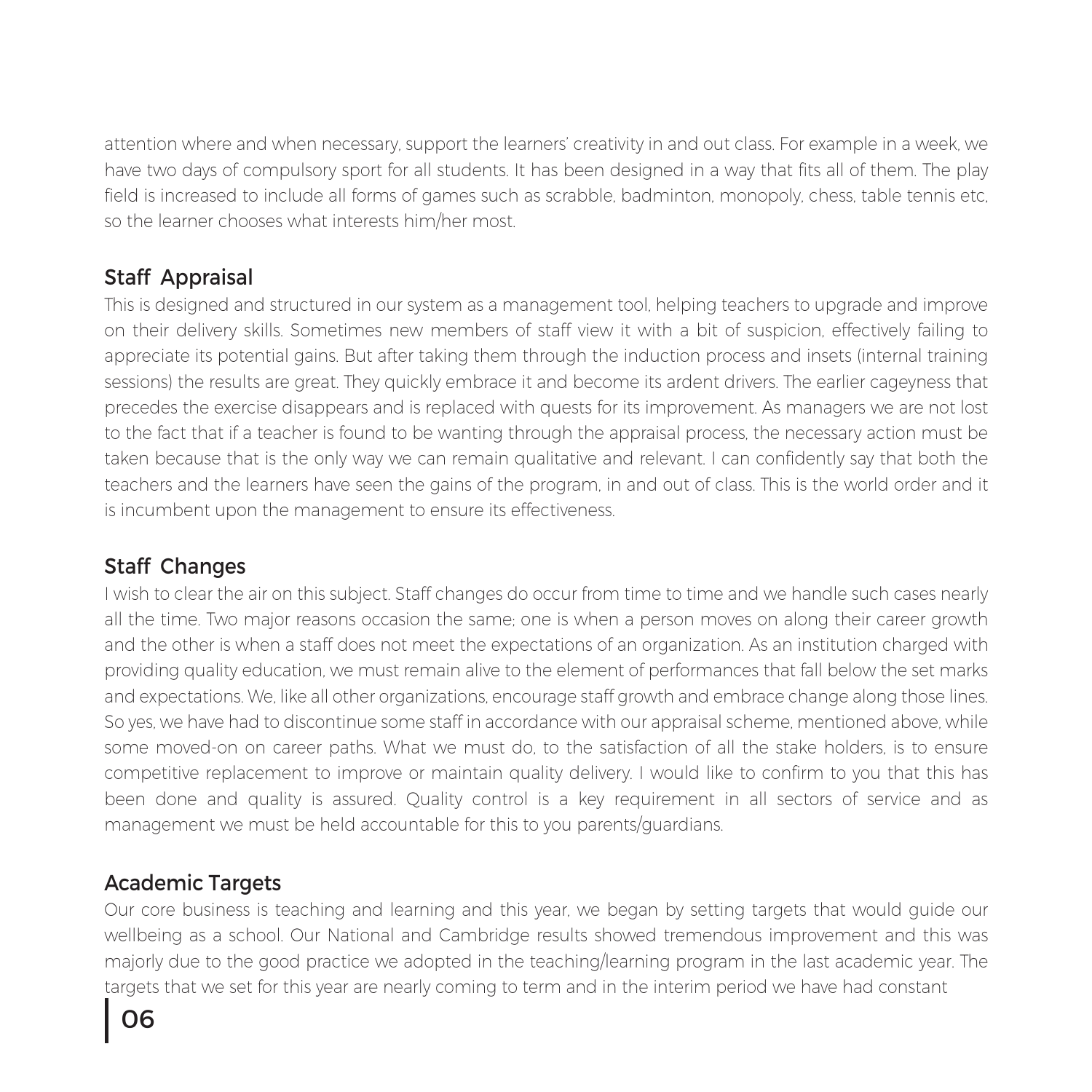evaluation, results of which we hope to see soon. Our planning documents are centrally stored and this has enhanced an effective monitoring process. The teachers are able to access and utilize these documents and the respective Heads of Department are in a better position to gauge how teaching and learning is progressing. The syllabus coverage has been a key target this year. As things stand now the candidate classes have embarked on a rigorous revision exercise, having completed the syllabus mid October. We are leaving nothing to chance in this revision scheme and the candidates are very cooperative. Let us give them the much needed support to ensure maximum output in the results.

#### Resources

Despite the length of time the new Competence Based Curriculum (CBC) has been in place, we still struggle to get the requisite resources. The publishers have not met their side of the bargain by producing these relevant books in good time. This has forced us to be innovative in the content delivery. We hope too that we will invest in more Cambridge resources both in print, soft and online. This will boost our delivery of the content.

#### Teachers Training

The year began with our professional development focusing on the learner. All teachers were taken through training relating to Child Protection, Classroom Management, Mentoring and Results Analysis. There is a great appreciation from teachers in terms of the level of preparations they have been taken through. They also appreciate the positive interaction developed between them and the learners. Over 12 teachers of various subjects have attended the Cambridge trainings organized both in Kampala and Nairobi. This was a productive process that has benefited the school resourcefully.

#### SAT Centre

Our School is currently a SAT administration center. The SAT tests are taken for American University admissions. The school aims at preparing and equipping the learners for these exams for maximum performance that attract key universities. The examinations are done in the months of March, May, June, October and December every year.

#### Candidates Preparations and Registration

This year, we have 132 candidates with Senior 3 having 29 candidates, Senior Six having 59 candidates, Year 9 having 22 candidates, Year 11 having 18 and Year 13 having 14 candidates. The Examinations Office has registered the students for their respective examinations. All the candidates have confirmed their entries and the stage is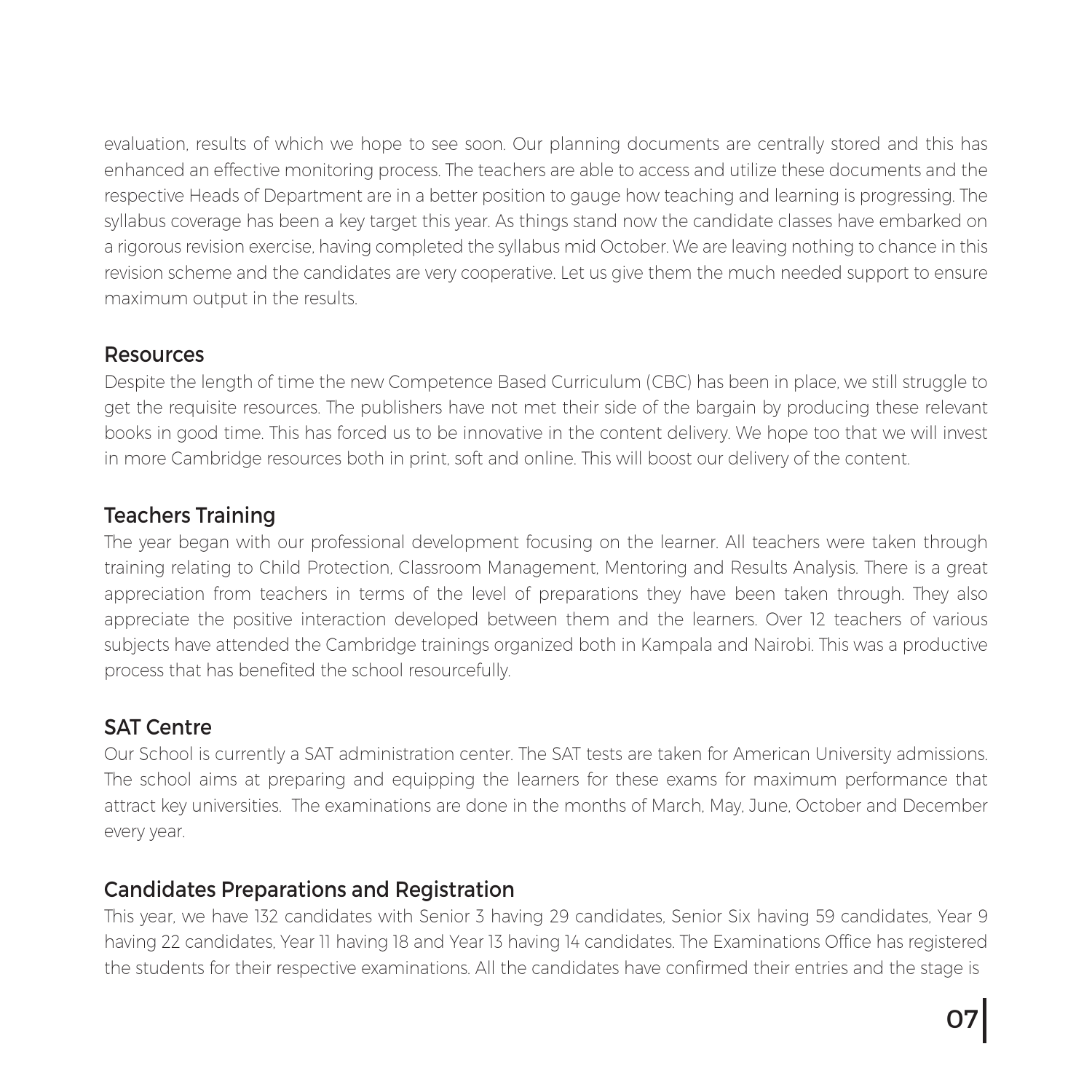set. We minimize other non-academic activities in Term Three to give the candidates adequate time to cover the syllabus and to do thorough revision. This has progressed as planned and we are on course.

## Library and Textbooks

Our library is in its second year of operation after the facelift and it still prides itself of the serenity it offers to our learners. The library has a sitting capacity of 140 readers including 12 work computer stations that are connected to the internet for research purposes. These computers are connected in such a way that the librarian can monitor what each learner is doing from a central control unit. This makes it impossible for the learners to stray into unwanted sites. Our learners have been well briefed about making good use of the facility and as a result we continue to register improved academic uptake.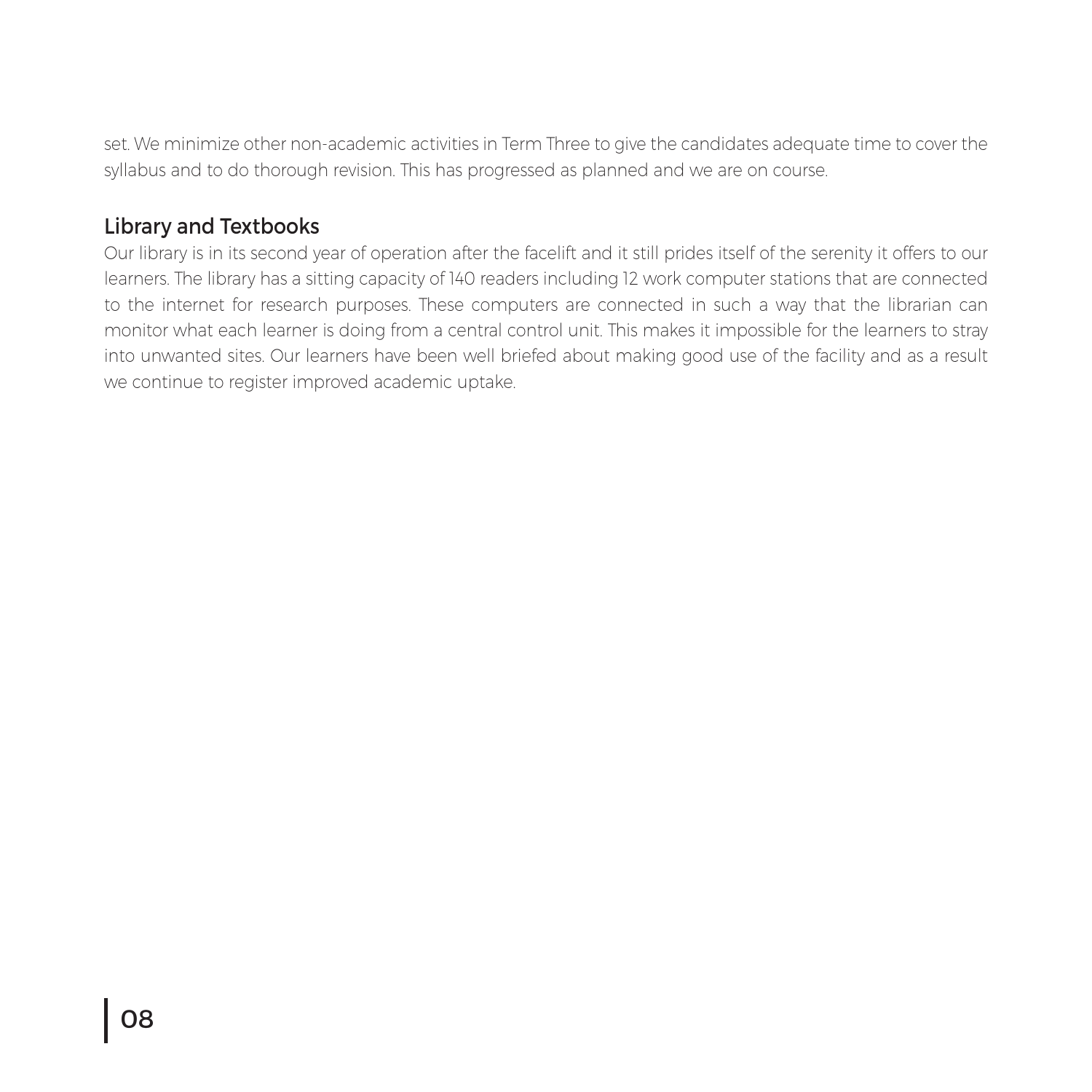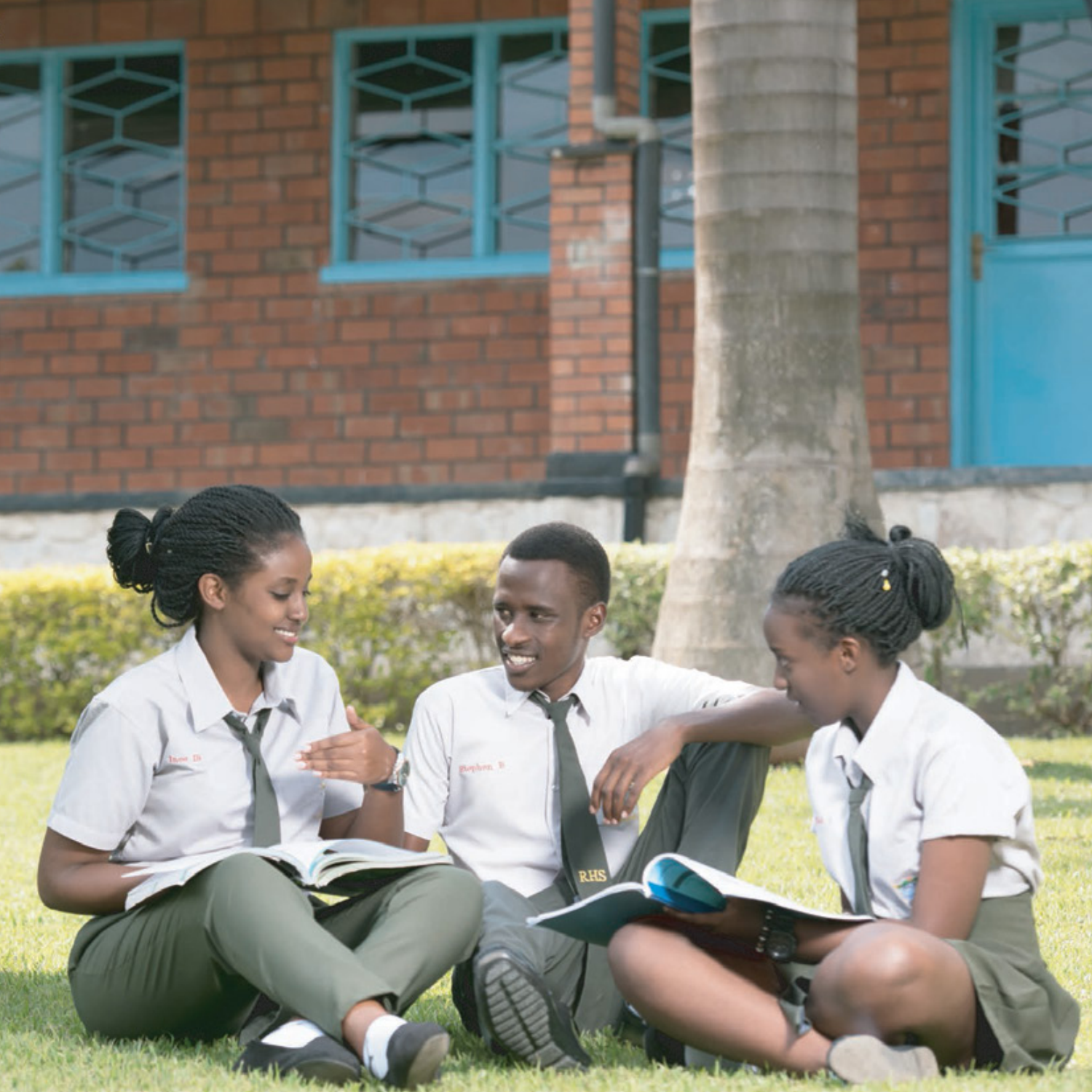# **BOARDING DEPARTMENT**

### Student Handbook

During the first term of this year, after consultations with the different stakeholders in the school, a booklet containing the school expectations of its learners was produced. This was inclusive of all the previously existing expectations but made broader to include all aspects of life in a boarding school. Printing of the booklets was done during the April holidays, copies of which were distributed to learners at the beginning of term2. From the beginning of term 2, we embarked on the implementation phase which went on very well. The information in the handbook has helped us implement some of the changes we made in the boarding area smoothly. We encourage all parents/guardians to read through the handbook so that we can all join hands in taking Riviera to the next level in matters education.

### Food and Drinks out of the Dorms

We have been able to put these items out of the dorms to create hygiene in these areas of residence. Today, students buy and eat immediately whatever is bought from the canteen. This has also improved on the feeding habits of our students such that they no longer eat till mid-night. They also eat food prepared for them in the dining hall instead of surviving on juice, fanta and snacks. Recently we invited a nutritionist to help our learners understand the need for healthy eating habits. This was quite welcome by them and we hope to keep providing them with useful information on food and health. Conditions such as obesity, diabetes, gout etc can be avoided with proper diet.

#### No Cash Transaction

In an effort to mitigate some of the challenges posed by possessing cash, the school banned all cash transactions between the students and service providers. Students opened up accounts with the canteen on which deposits are made whenever cash is received. It is on the same account that deductions are made whenever a student gets an item from there. The same policy applies to the saloon since the canteen and saloon are operated by the same person. For other services/donations/offerings etc within the school, the use of tokens was introduced where students write their names, classes and signature. Then the service provider goes to the canteen with the tokens to withdrawal the money. The cashless transaction enables the learners to concentrate on their studies and avoid unnecessary side-activities.

#### **Discipline**

There is outstanding improvement on the discipline of our students especially among girls who have outsmarted the boys at all levels of cleanliness! Of course there are many areas where the boys also beat the girls,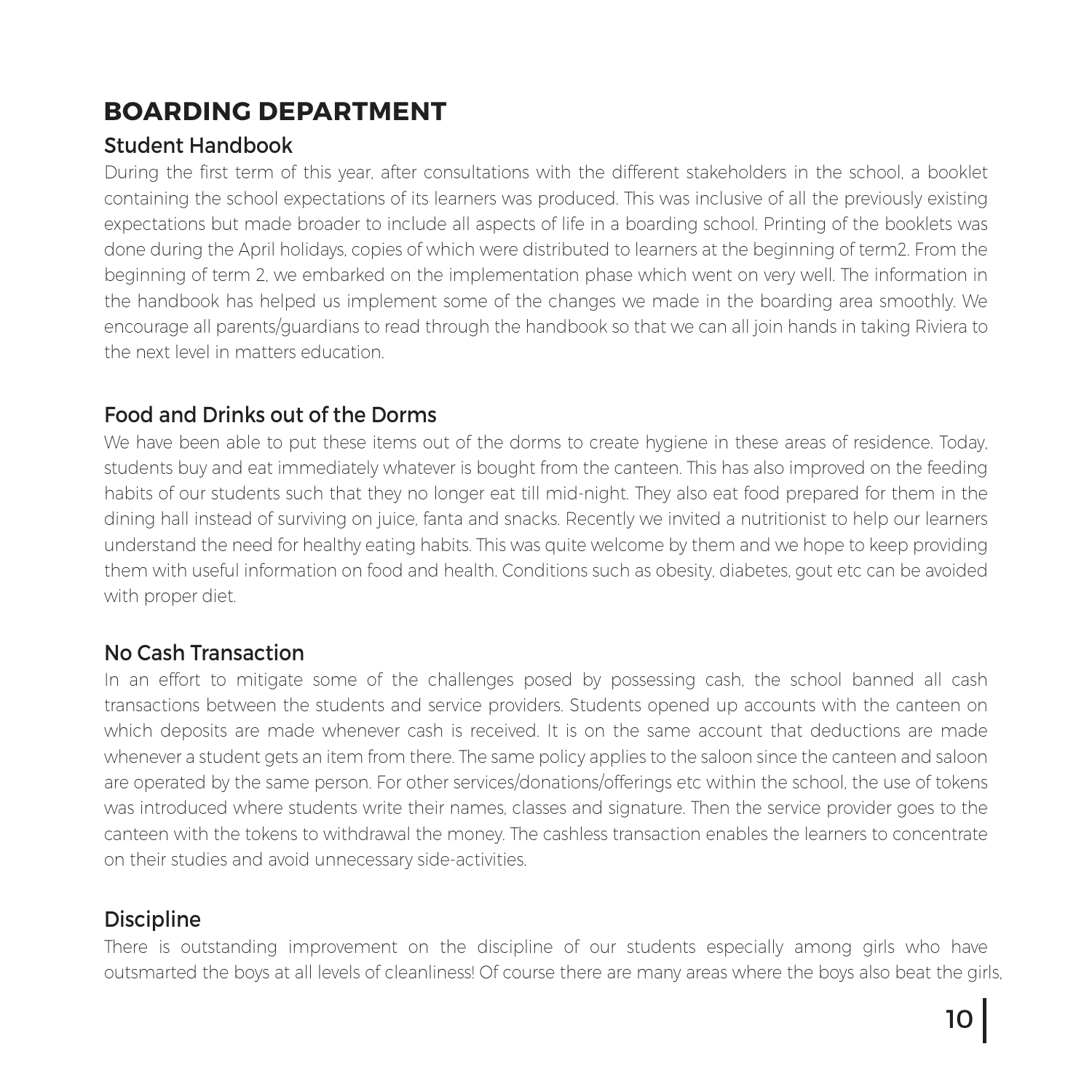For example when it comes to time keeping for morning and evening preps. In other words we encourage them to engage in healthy competition. The boarding area staff is doing a very commendable job in implementing expectations governing this area. The rest of the staff have also been very supportive of the welfare department and this has graduated into improved character of students.

#### Health

In the first month of term 1, we had minor cases of sicknesses identified but in the beginning of March, we experienced a viral infection affecting about 100 students. Some had to be rushed to hospital at some odd hours of the night. However, the situation was contained by our medical team and the assistance of parents who helped us in transferring serious cases to hospitals. I wish to thank all parents for cooperating with the relevant offices whenever we have cases sicknesses or injuries.

## Visitation Days

More effort has been put in the management of V.Ds especially time management and the "No Food Policy". Parents have been very cooperative in these two areas save for a few who still bring food and drinks (hard drinks inclusive). Consistency on the use of security cards has been strengthened such that whoever comes to school for visitation is verified. Security cards are a must for anyone who comes to school to pick up a student whatever the circumstances.

#### Mosquito Nets

It is a Government policy that all students must sleep under a mosquito net. However some of them have a phobia towards the same and can be quite stubborn when it comes to going under a net. But we have managed to ensure compliance with great success. We registered reduced cases of malaria this year.

## Compulsory Sports and Clubs Program.

This program was introduced in term 1 with an overall aim of creating sound minds in sound bodies. It is done twice a week, during which time a student must involve in one of the available sporting options. The observable net effect is in reduced cases of minor ailments such flu, muscle pains, headaches etc.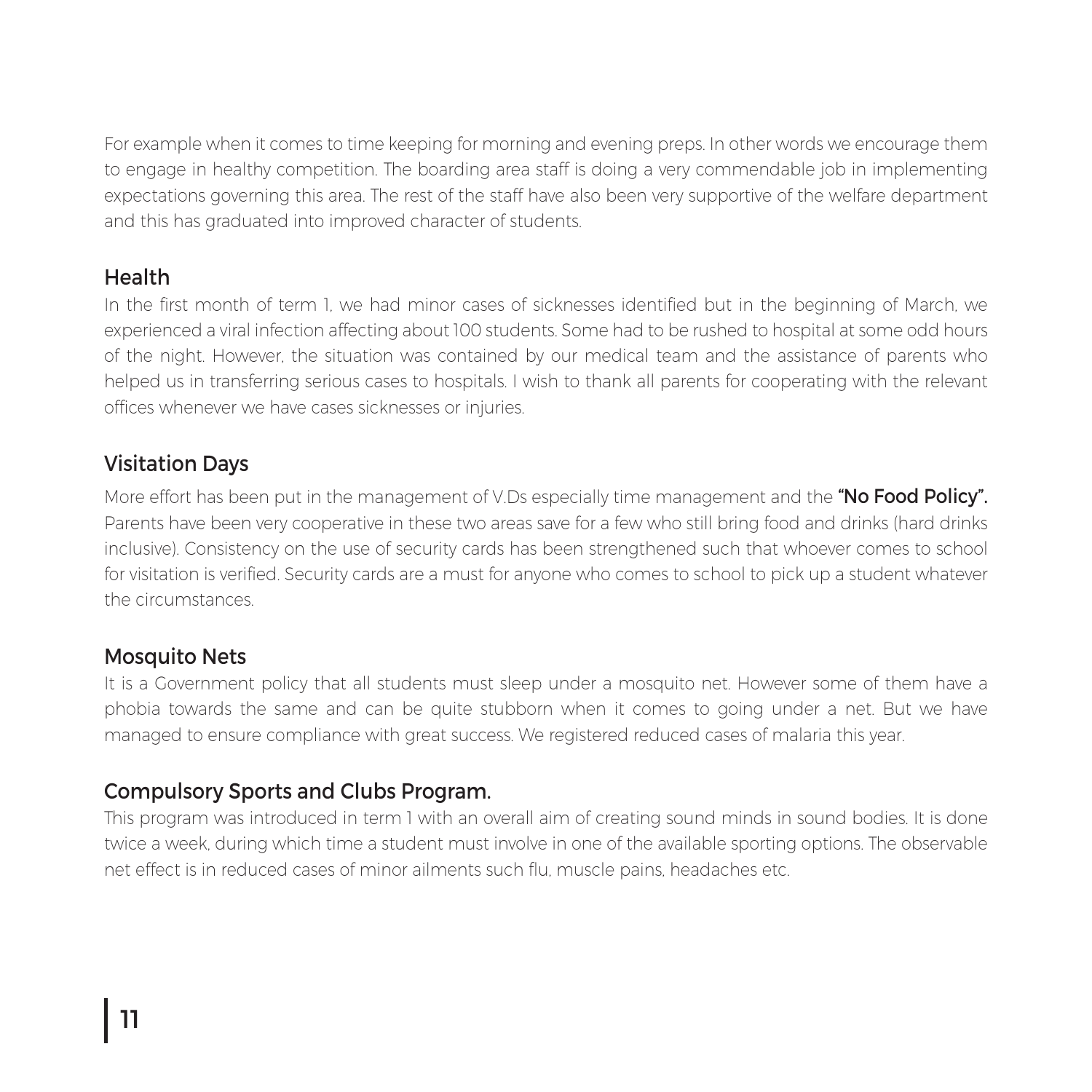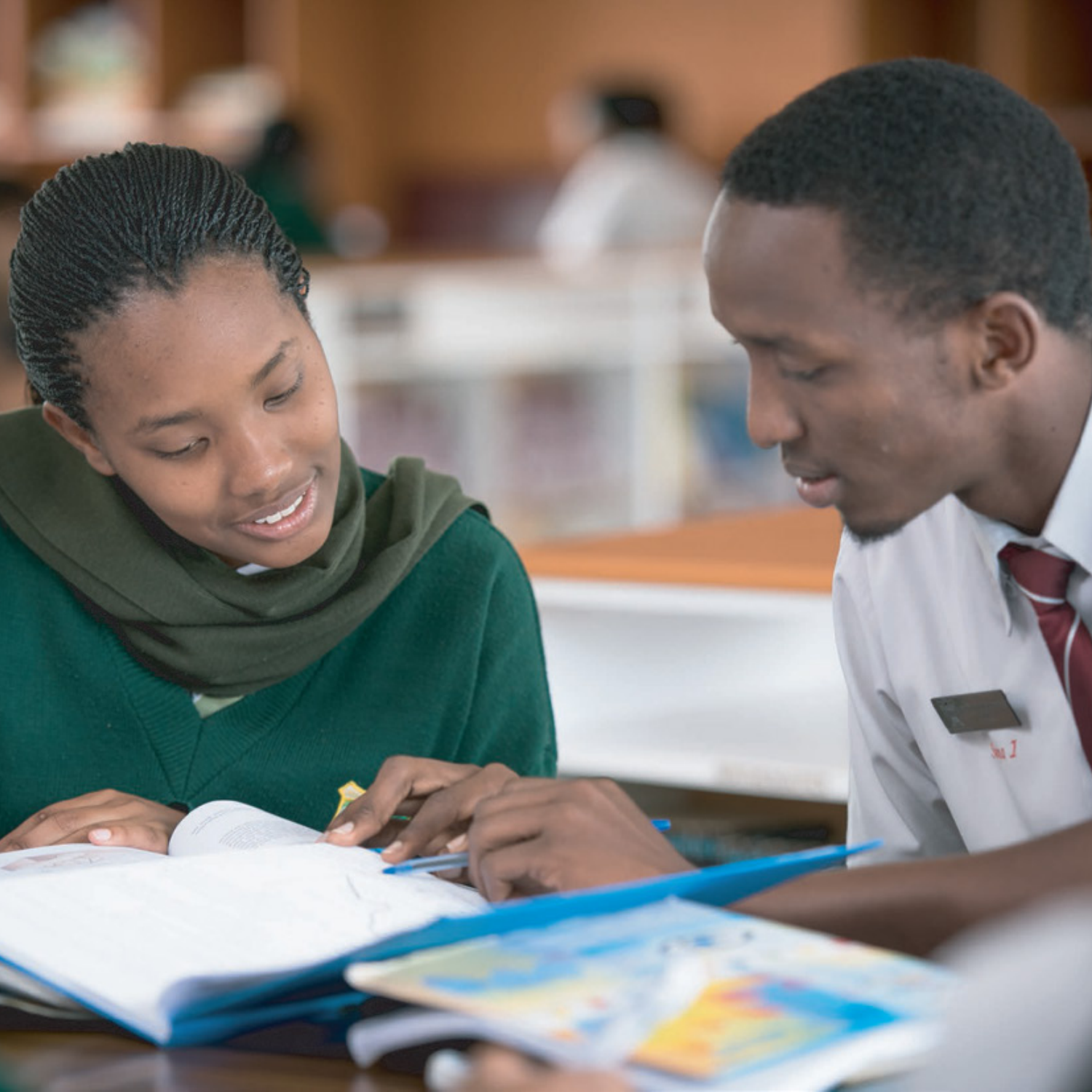# SCHOOL FEES INCREMENT **FINANCE REPORT**

School fees were increased effective January 2018, after a lengthy period of time without any revisions. To be precise, in eleven years of the school's existence the fees structure has been revised only twice, the steep rise in inflation and other variable costs notwithstanding. As a school we often find it rewarding to absorb some costs without compromising standards and as such we would like to appeal to all parents/guardians to pay school fees promptly. This enables us to operate smoothly over the term dates and facilitates our quality delivery. Just as a reminder, I would like to draw your attention to the fees structure below. Note that we have kept the same structure as it has been in 2018.

#### 2018/2019 School Year Fee Structure

| Class                     | 1 <sup>st</sup> Child<br><b>Full Fees</b><br>(Rwf Per Term) | $2nd$ Child<br>5% Reduction<br>(Rwf Per Term) | 3rd Child<br>10% Reduction<br>(Rwf Per Term) | $4th$ Child +<br>15% Reduction<br>(Rwf Per Term) |
|---------------------------|-------------------------------------------------------------|-----------------------------------------------|----------------------------------------------|--------------------------------------------------|
| Seniors 1, 2 & 3          | 594.000                                                     | 564,300                                       | 534,600                                      | 504.900                                          |
| Seniors 4, 5 & 6 Arts     | 618,000                                                     | 587.100                                       | 556,200                                      | 525.300                                          |
| Seniors 4, 5 & 6 Sciences | 642.000                                                     | 609,900                                       | 577,800                                      | 545.700                                          |
| English Language Class    | 618,000                                                     | No Fees Reduction                             |                                              |                                                  |

#### National Programme (Tuition & Full Board)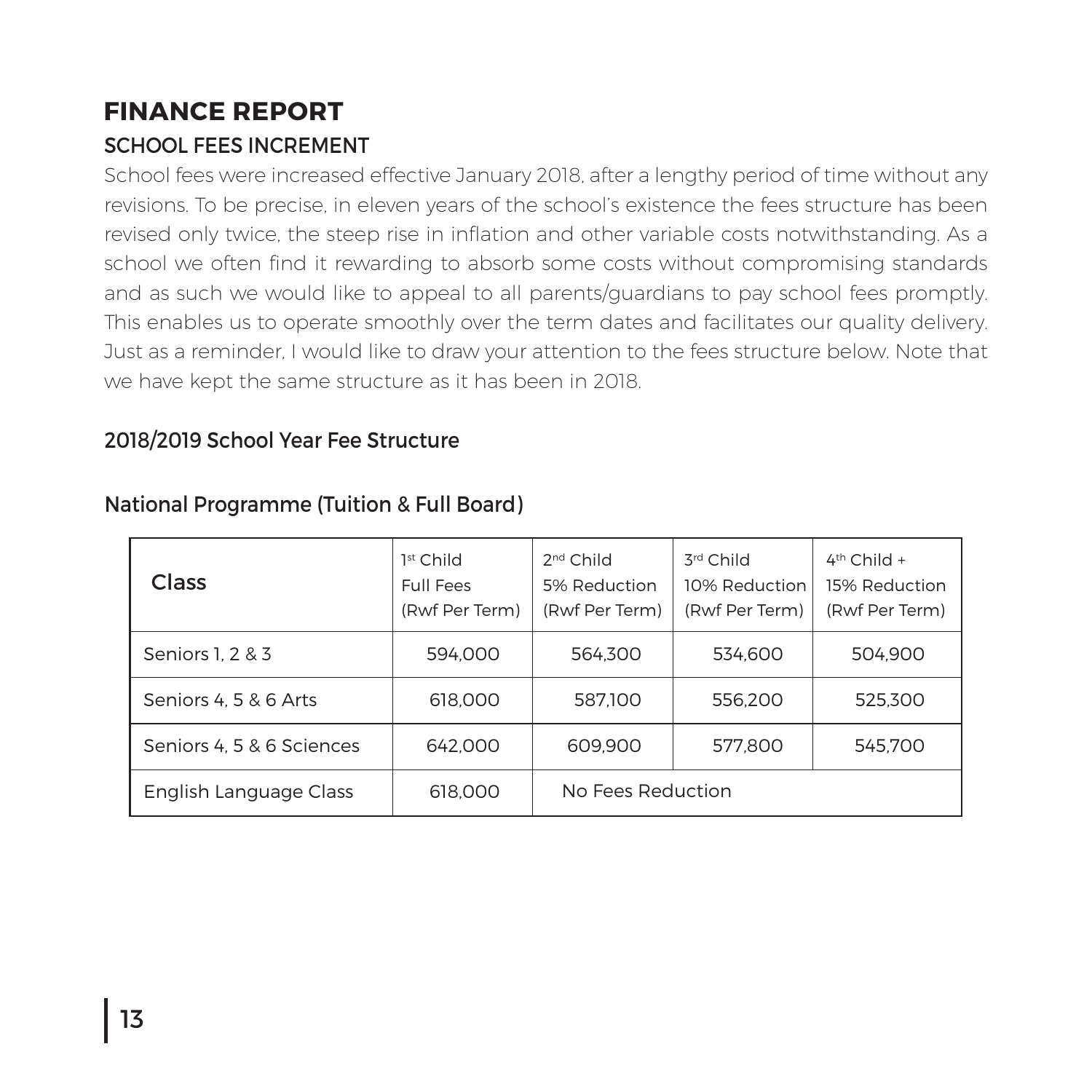## Cambridge International Programme (Tuition & Full Board)

| Class                  | $1st$ Child<br><b>Full Fees</b><br>(Rwf Per Term) | $2nd$ Child<br>5% Reduction<br>(Rwf Per Term) | 3rd Child<br>10% Reduction<br>(Rwf Per Term) | $4th$ Child +<br>15% Reduction<br>(Rwf Per Term) |
|------------------------|---------------------------------------------------|-----------------------------------------------|----------------------------------------------|--------------------------------------------------|
| Years 8 & 9            | 834.000                                           | 792.300                                       | 750,600                                      | 708.900                                          |
| Years 10 & 11          | 888,000                                           | 843.600                                       | 799.200                                      | 754,800                                          |
| Years 12 & 13          | 1.134.000                                         | 1.077.300                                     | 1.020.600                                    | 963.900                                          |
| English Language Class | 618,000                                           | No Fees Reduction                             |                                              |                                                  |

# Cambridge International Programme (Tuition & Full Board)

| Class       | 1 <sup>st</sup> Child<br><b>Full Fees</b><br>(Rwf Per Term) | 2 <sup>nd</sup> Child<br>5% Reduction | 3rd Child<br>  (Rwf Per Term)   (Rwf Per Term) | $4th$ Child +<br>10% Reduction 15% Reduction<br>Rwf Per Term) |
|-------------|-------------------------------------------------------------|---------------------------------------|------------------------------------------------|---------------------------------------------------------------|
| <b>BTEC</b> | 1.184.000                                                   | 1,127,300                             | 1,070,600                                      | 1,013,900                                                     |

SAT (Optional)

## Other Fees

| <b>Administrative Fees</b> | USD 100 |
|----------------------------|---------|
| <b>Exam Fees</b>           | USD 87  |

| <b>Admission Fees</b> | FRW 100,000 |
|-----------------------|-------------|
|-----------------------|-------------|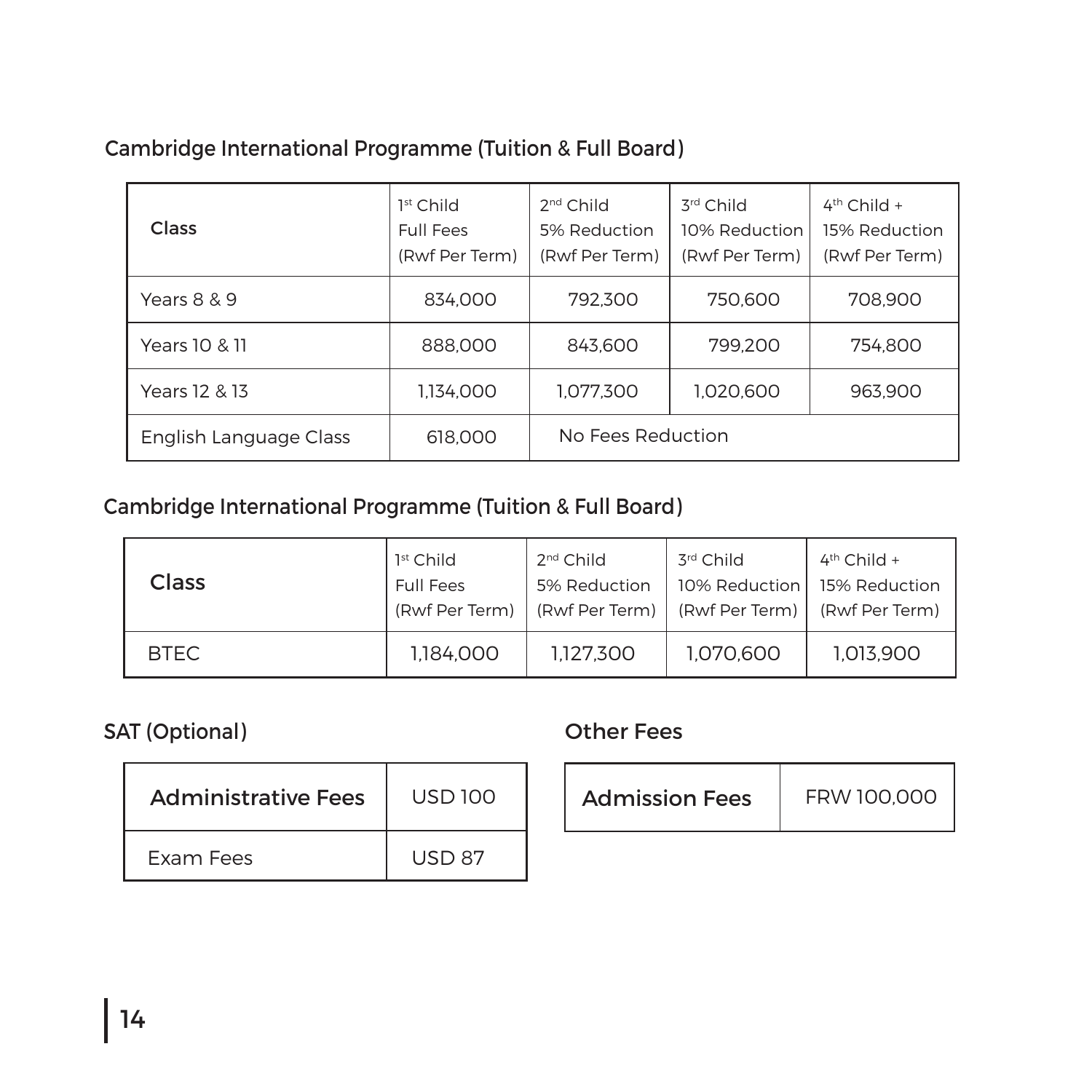#### School Account Details

| Account Title:    | Riviera Schools Ltd         |
|-------------------|-----------------------------|
| Account Number:   | 00040-0292243-15            |
| Bank <sub>t</sub> | Bank of Kigali, Main Branch |
| Swift Code        | <b>BKIGRWRW</b>             |
| <b>IBAN</b>       | RW40000400029224315001      |

# **NOTE**

- Family school fees reduction applies to blood-brothers/sisters only.
- Trip and Examination fees will be charged as and when they arise and depending on the prevailing costs.
- Fees are non-refundable and are payable upfront before the beginning of each term.
- All school fees must be paid through the school's designated bank accounts. Cash payments are not allowed at the school.
- Bring the banking slip to the Accounts office upon payment of fees.
- Remember to write the Name and Class of your child on the slip.